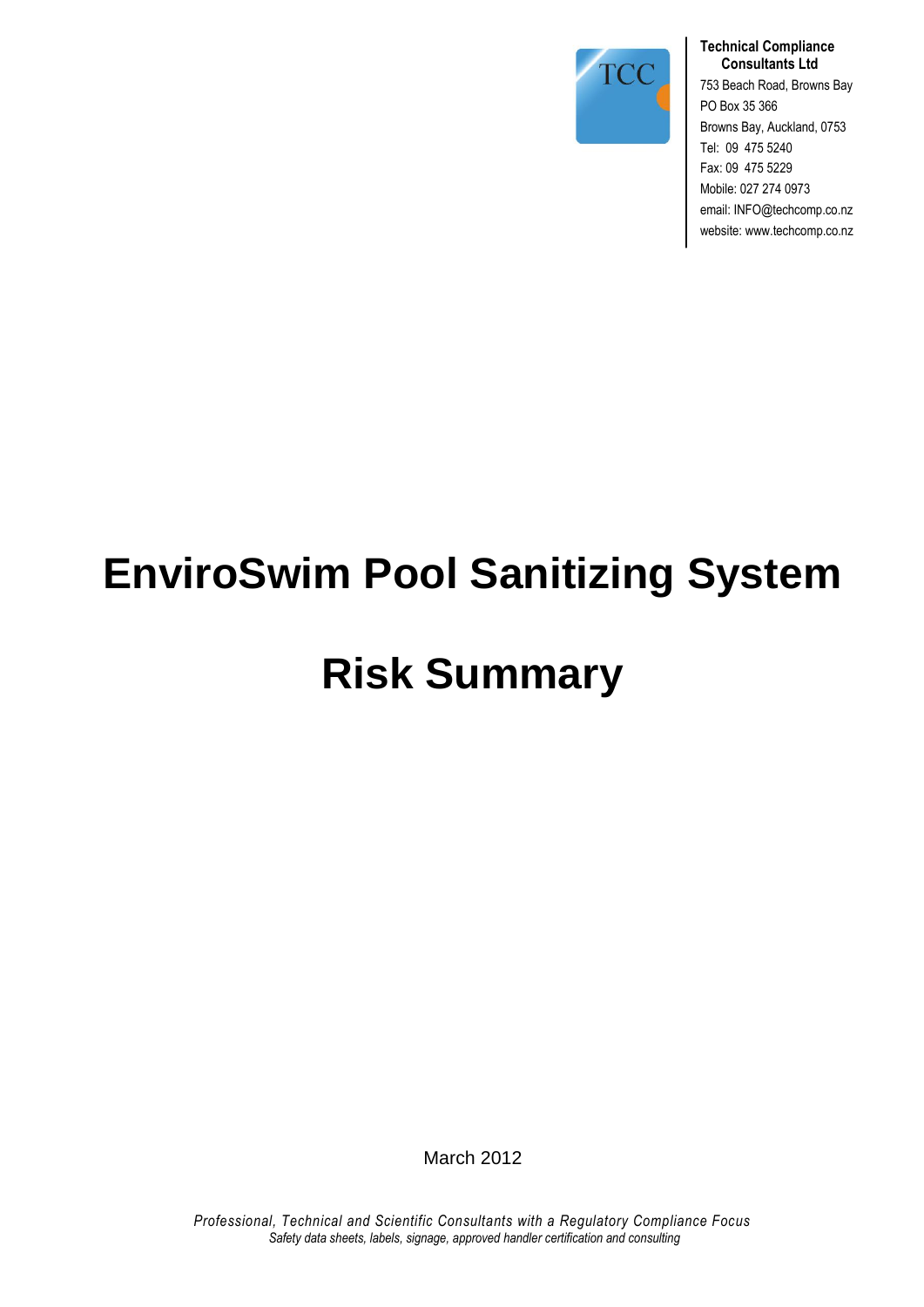# **Summary**

When operated within the guidelines provided in the EnviroSwim ES-3 Operating Manual the system has been risk assessed as ;

- Maintaining water quality within New Zealand standards for environmental discharge and human consumption
- effectively sanitizing swimming pool water

#### **Introduction**

NZS 5286: 2010 covers the requirements for the operation and maintenance of pool water quality and methods of treatment. It covers fresh water, sea water and geothermal pools and spa pools.

Traditionally, disinfection is carried out using chlorine in one form or another and to a lesser extent other systems such as bromine and ozone.

Where "other systems" are used Section 8.8 of the NZ Standard recommends that a risk assessment be carried out under "practical conditions".

The EnviroSwim system generates a mix of copper and silver ions to disinfect the pool. In addition it provides oxygenation by electrolysis to raise the dissolved oxygen level to oxidise organic matter and ultra sonication to physically dislodge mineral caking.

In order to meet Section 8.8 for "other systems" a risk assessment has been carried out. (ref: EnviroSwim Pool Sanitizing System Risk Assessment TSG Ltd December 2007).

#### **Background**

The use of copper and silver in solution to disinfect water is well known and well documented. The use of copper-silver ionization for drinking water production came to prominence in 1960 when the use of a small ion generator was reported that disinfected drinking water aboard the Apollo Space Craft.

Today copper-silver is used in hospitals to deactivate Legionella bacteria and in the USA and Australia for swimming pool disinfection.

It is also used to disinfect bottled drinking water and to eliminate bacterial and fungal contaminated fishponds.

New Zealand's Drinking Water Standards limit the level of copper ions to 2 mg/L and silver to 0.1mg/L. This has limited relevance for swimming pool water in terms of affecting average daily intake on which WHO recommendations are based.

#### **Mode of Action**

Positively charged copper ions bind to the negatively charged cell walls of micro-organisms. The resulting bonding disrupts the cell wall permeability causing nutrient uptake to fail. This process also exposes the cell to penetration by silver ions that bond to the protein amino acids in DNA and RNA causing the cell to cease cell division and thus to eventually die out.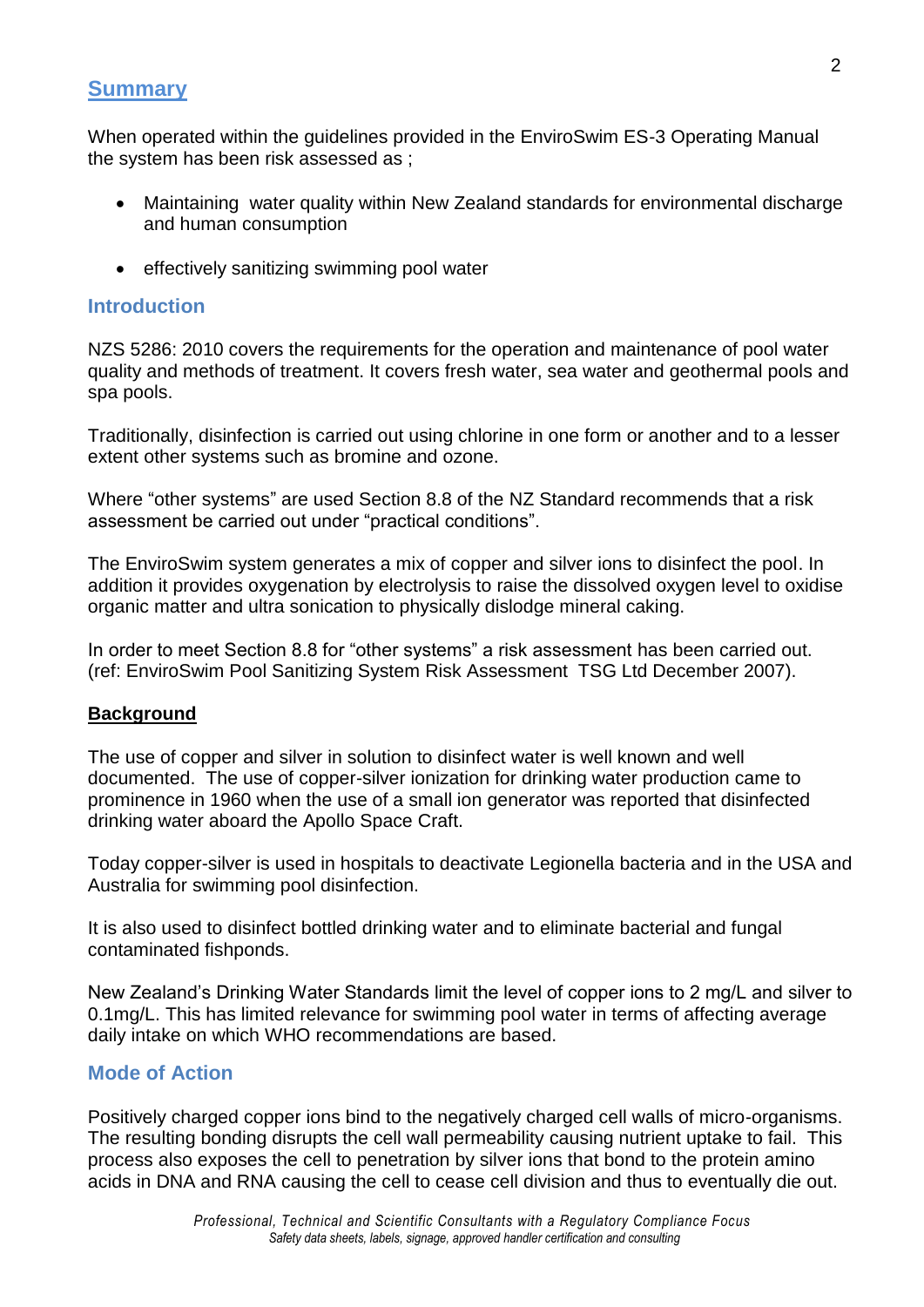### **Copper-Silver Ion Disinfections in Swimming Pools**

A number of commercial units are available worldwide utilising the electrolyte discharge of copper and silver ions into water. In most cases these are used in conjunction with chlorine or ozone to oxidise and breakdown organic matter such as skin flakes, skin grease, sunscreen lotion, urine etc. normally found in pools.

#### **The EnviroSwim System and Pool Water Quality**

Watertech Services International Pty Ltd in Queensland manufacture a copper-silver ion system for domestic and commercial pools. In addition the system produces oxygen bubbles to provide and maintain a supply of dissolved oxygen to aid the oxidation of organic matter.

#### **EnviroSwim Health Risks**

The summary below is based on the assumption that the EnviroSwim system is run within the recommendations of the Operating Manual (ES-3). This requires that the pool operator monitors the alkalinity, calcium hardness and Total Dissolved Solids as with using a chlorine treatment.

- a) The disinfection power of copper-silver ions is well documented. Its efficiency is reported to vary with pH. However pH is recommended to be checked every 2 weeks.
- b) The presence of micro-organisms and pathogens in Enviroswim treated water is likely to be low both from reported anecdotal experience of other similar systems plus independent tests conducted by Tweed Laboratories in NSW (available on request).
- c) The speed of disinfection is comparable to chlorine systems as reported by the independent Tweed Laboratories study using pseudomonas aeruginosa test organism.
- d) The reported levels of copper ions in the pool water are well within the New Zealand Drinking Water Standards. The system provides a kit to test copper levels (but not silver). The acceptable copper range is  $0.25 - 0.4$  mg/L which is well below the NZ Drinking Water Standard of 2 mg/L.
- e) The silver ion concentration could be up to 0.04 mg / L which is below the NZ Drinking Water Standard Provisional Maximum Allowable Value of 0.1 mg / L and below a level deemed by WHO to pose a health hazard in terms of possible daily intake.
- f) In situations of high pH, silver may precipitate out reducing the bacteriological effectiveness of the water without the operator knowing. The risk of this is judged to be low if pH is monitored as required
- g) High pool water temperatures have no effect on the disinfection properties of the EnviroSwim system whereas the risk of loss of disinfection properties in a chlorinated pool is medium to high.
- h) Providing alkalinity, calcium hardness and total dissolved solids levels are maintained in the same range as recommended in NZS 5826:2000 the risk of these parameters affecting the efficiencies of the EnviroSwim system should be low to medium.